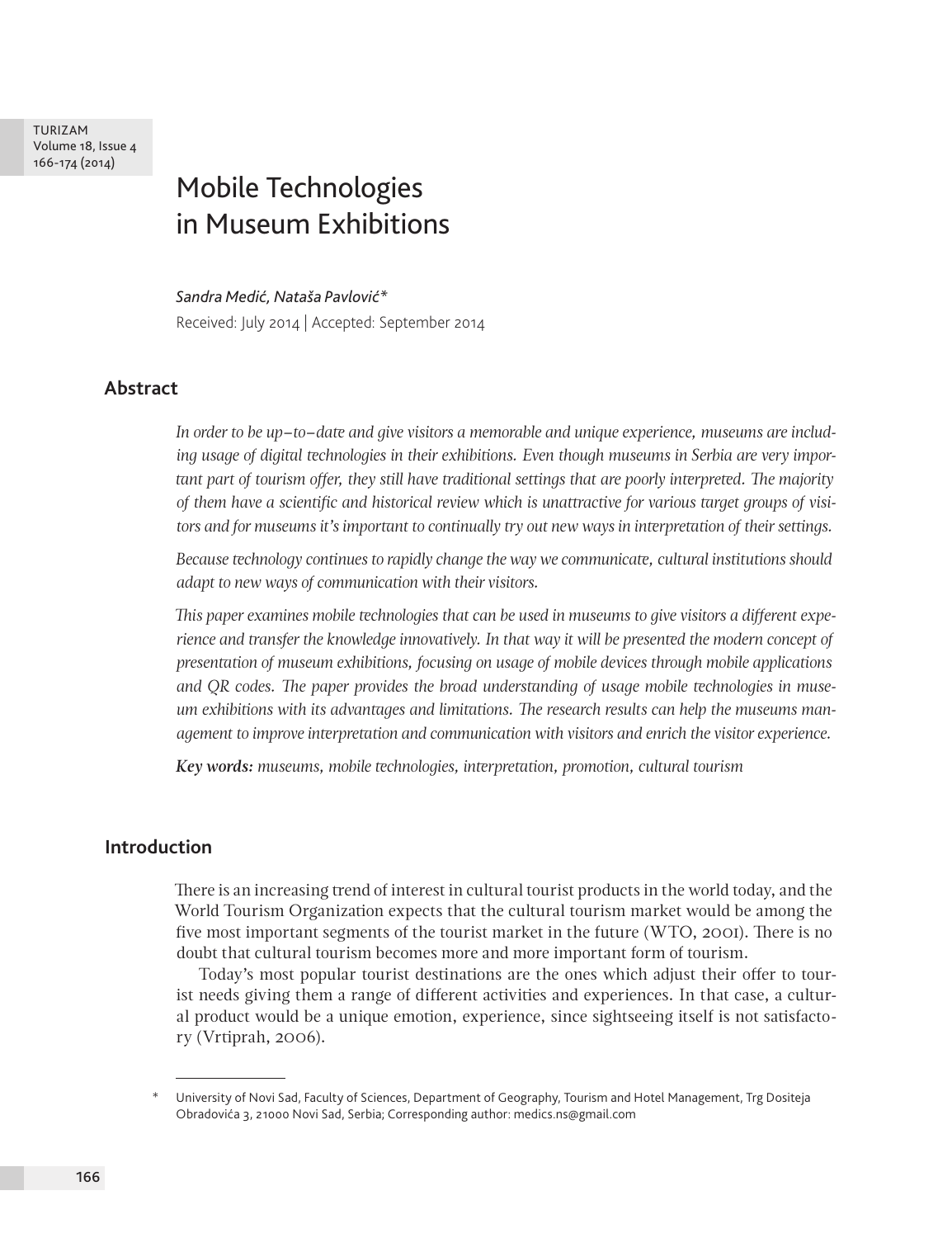Many elements of culture in Serbia, such as its material and spiritual culture, institutions, events, stand as a significant potential for the development of cultural tourism. However, cultural tourism in Serbia is still undeveloped because its cultural resources have not yet been transformed to the relevant products of cultural tourism. The cultural institutions are also not adequately included in tourist offer. Museums and galleries, as potentially the most attractive, still have traditional permanent exhibitions, poorly interpreted and mostly in Serbian. The interpretation is predominantly scientific and historical, and therefore unattractive to various target groups of visitors (Lazarević et al., 2010). Research has shown that visitors only read a small percentage of the wall panels and label copy in the museum on any given visit (Knudson, Cable & Beck, 2003).

Managers of the world known museums agreed that museums in the future have to make a balance between managing collections and visitors. Involving visitors into dialogue and using museums' collections creatively are now the most important tasks for museums' employees. In the future only museums that really connect with their audiences will be sustainable. Therefore, visitors should be invited to actively participate. One of the ways to do such a thing is to accept and include new technologies in museums exhibitions. They could be an important part of interaction between visitors and museum management.

According to the Museums Associations' Mobile Survey from 2013, 50% of surveyed museums in United Kingdom already have mobile experiences and 19% are planning to develop mobile experiences. Their main objective is "to provide an additional content to visitors" with 68%, and almost as many (67%) want "to provide a more engaging visitor experience."

There are several means for museums to communicate with their public through the digital technologies and this paper will focus on mobile technologies, especially on mobile applications and QR codes because they allow a high degree of personalization of the museum experience.

The aim of this research is the review of the concept of usage these technologies in museums which is now becoming an important part of revival of exhibitions and interaction with visitors and this is something what museums in Serbia missing. Methods which are used in research are: collection and analysis of existing relevant literature and documents.

#### **Usage of mobile technologies: QR codes and mobile applications**

Technology is becoming more and more popular in museums. Furthermore, museums around the world are now accessible on the web and through social media. Digital technologies have found their place in the modern museum in different forms. Mobile today could be pocketable or portable devices, smartphones or cellular phones, mobile or desktop websites, "bring your own device" mobile experiences or traditional on–site device distribution (Goldberg, 2013). The possibilities of usage of mobile technologies are various and numerous: QR codes, augmented reality, mobile phone wayfinding/GPS, applications, mobile websites, multimedia and audio tour, iPad tour etc. The next few chapters will focus only on QR codes and mobile applications as the very common in museums nowadays.

Quick Response Code or QR code is a type of two–dimensional barcode first designed in Japan in the Denso Wave, a Toyota subsidiary, in 1994 for the purposes of automotive industry. The QR code is similar to a bar code, but the difference is in the possibility of reading it with mobile phones and a bigger capacity for storing data (http://qrcode.meetheed.com).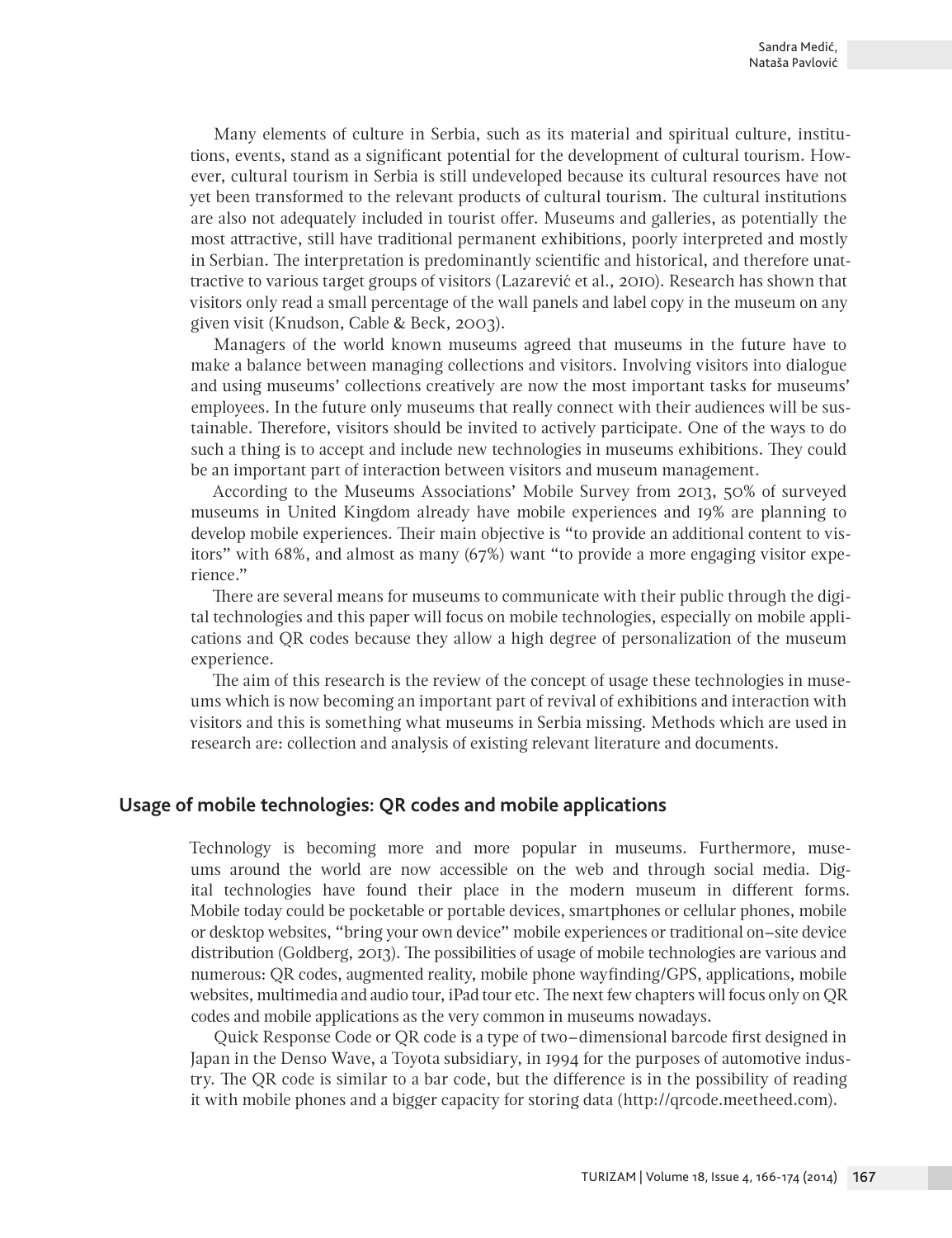Due to its fast readability and various possibilities, the QR Code system has become more popular. In order to read a QR code it is necessary to have a QR code scanner. These scanners come built into various camera enabled mobile phones and third party scanner applications can be downloaded to almost any smartphone (iPhones, BlackBerries and Android phones). After taking a picture of a QR code, with the Internet access the application processes the code. It is recommended to have an open, password–free wireless network, as this provides the best experience for the most users. Once a QR code is scanned the decoded information can be used for various actions.

If the QR code is used for professional purposes, it's important to make sure that the code is tied in with QR code tracking and reporting capabilities so that company can monitor usage over time (http://hswsolutions.com).

The QR codes can be used in a number of ways, including advertising (in ad campaigns), marketing materials (all kind of printed materials, posters, brochures, business cards etc.) and clothes.

Fortunately, it is remarkably inexpensive to get started with QR codes and it is less expensive to maintain than other current technologies. A QR code is easily handled by designers and effortlessly integrated into the work flow of label production. The software for creating the codes is widely available on the Internet and mostly free (http://innogenesis.info). QR code is a hyperlink that connects the physical and the online world. QR codes can direct users to mobile landing pages that contain much more information and interactivity than can be afforded on the printed page.

A mobile application or a mobile app is a computer program designed to run on mobile devices such as a smartphone, tablet computer and other.

Apps are generally small, individual software units with limited function. This use of software has been popularized by App Store, which sells thousands of applications for the iPhone, iPad and iPod Touch. Each app provides limited and isolated functionality such as a game, calculator or mobile Web browsing. The simplest mobile apps take PC–based applications and port them to a mobile device (www.techopedia.com).

Mobile apps can come preloaded on the handheld device or can be downloaded by users from app stores or the Internet. We can say that there are three types of apps, native and web application and combination of these two, hybrid application:

- 1. **Native apps** are installed through an application store (Google Play or Apple's App Store) and are accessed through icons on the device home screen. They are developed specifically for one platform and cannot be deployed on another. These apps can take full advantage of all the device features (camera, GPS, list of contacts, etc). Also, native apps can use the device's notification system and can work offline. Native apps offer fast performance and access to native–device services but require additional resources to develop and maintain each platform, which can be expensive and time consuming.
- 2. **Web apps** are not real applications, they are really websites. They are run by a browser and typically written in HTML5. Users first access them as they would access any web page: they navigate to a special URL and then have the option of "installing" them on their home screen by creating a bookmark to that page. They require Internet connectivity.
- 3. **Hybrid apps** are part native apps, part web apps. Like native apps, they run on device and can take advantage of the many device features. Like web apps, they rely on HTML being rendered in a browser. Hybrid apps are also popular because they allow cross–platform development and thus significantly reduce development costs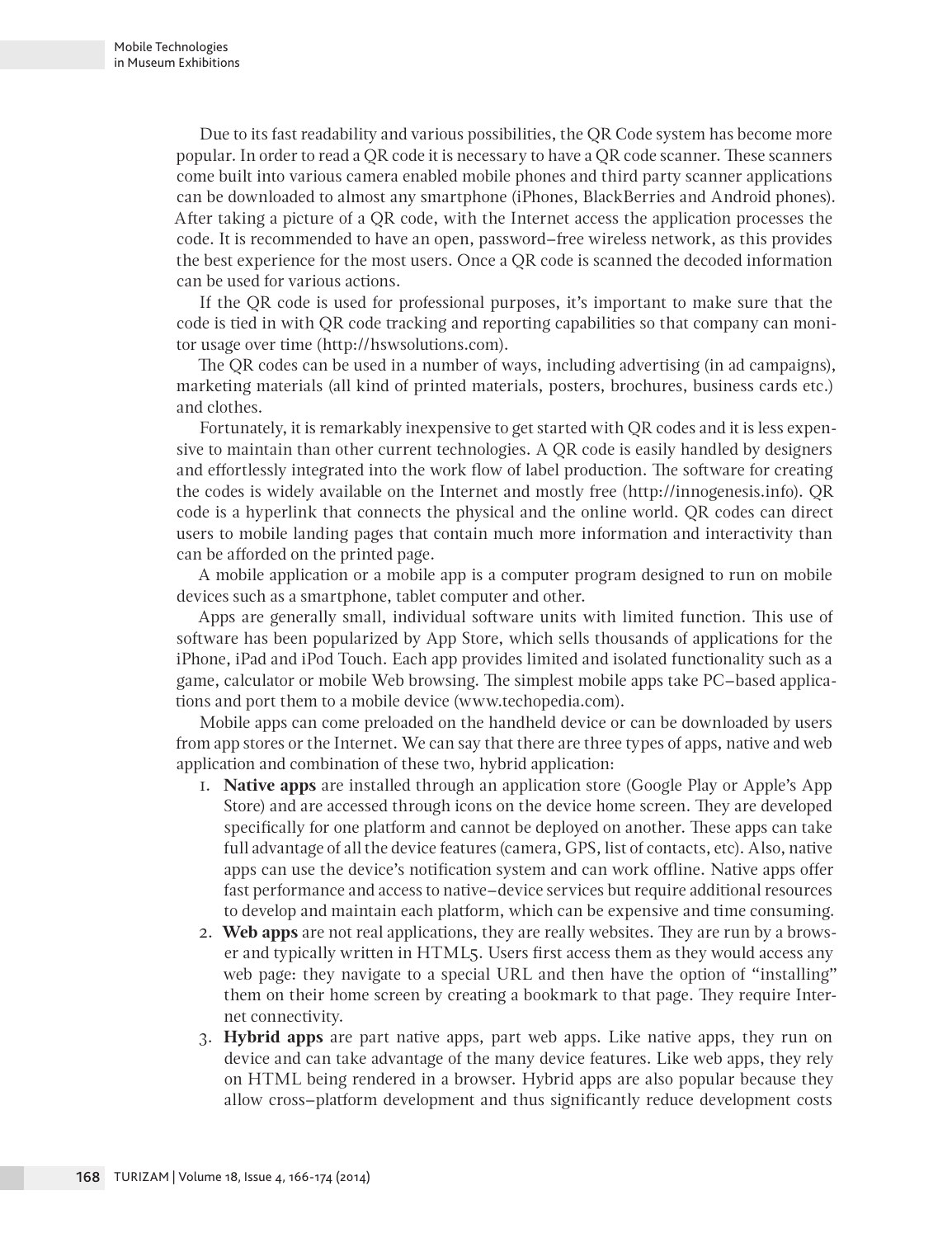(the same components can be reused on different mobile operating systems) (www. nngroup.com).

## **Usage of QR codes and mobile applications in museums**

The possibilities of mobile technologies usage are numerous and vary on effects that museum wants to achieve. In general, museums are exploring digital and mobile technologies to enhance the visitor experience and include visitors in communication.

In that way QR codes are limited only by the user's phone and the creator's imagination. Museums could direct the QR codes to extra information about an artist or piece of art. This information could be presented in different ways:

- **Text:** A great storage capacity gives opportunity to creators of each exhibition to write everything they want or believe that visitors would like to know.
- **Games:** In forms of quizzes or treasure hunts. In a treasure hunt each object of exhibition could be included with clues on reaching the next object. Prizes can be a product, service or free admission to another exhibition or event.
- **Interaction with and between visitors:** at the end of their visit, people could leave comments about their experience in the museum. This way, the museum would be able to have a closer look on their customers' opinions, which could improve the service provided. Visitors' feedback could be posted on museums websites where other visitors can respond to their comments, thereby creating some kind of forum for discussions
- **Research:** coded links to the web can prove useful in researching public opinions. Every time a museum visitor is directed to a page on the website, the museum can use special services to track the activity. In that way the museum can provide information which codes are used most frequently and which displays are the most popular.
- **Website promotion:** QR codes in printed materials can drive more traffic to a museum's website.
- **Promotion of the gift shop:** QR codes can be used to connect exhibitions' items with items in the museum gift shop. If an artefact is linked to the gift shop, visitors might be more likely to buy items related to their experience.
- **Video:** a code gives an opportunity to make pictures alive through reconstruction how the picture was made. It could be also linked with the You Tube video content.
- **Choosing a path:** using relevant cross–links, visitors can choose their own path through the museum instead of existing paths. In that way they can create their own unique learning experience.
- **Augmented reality:** hyperlinking, which is the ability to jump instantly from one concept to another, is the most powerful asset on the World Wide Web. The judicious use of QR codes can turn a museum or historic village visit into an experience in hyper–reality. A name augmented reality signifies the extension of real–world experience through additional sensory input such as sights, sounds and concepts which excite the imagination and expand perception (http://innogenesis.info).

Museums can use mobile application in various ways; also depending on the effect they want to achieve. According to authors Fisher & Moses (2013) they can be used for: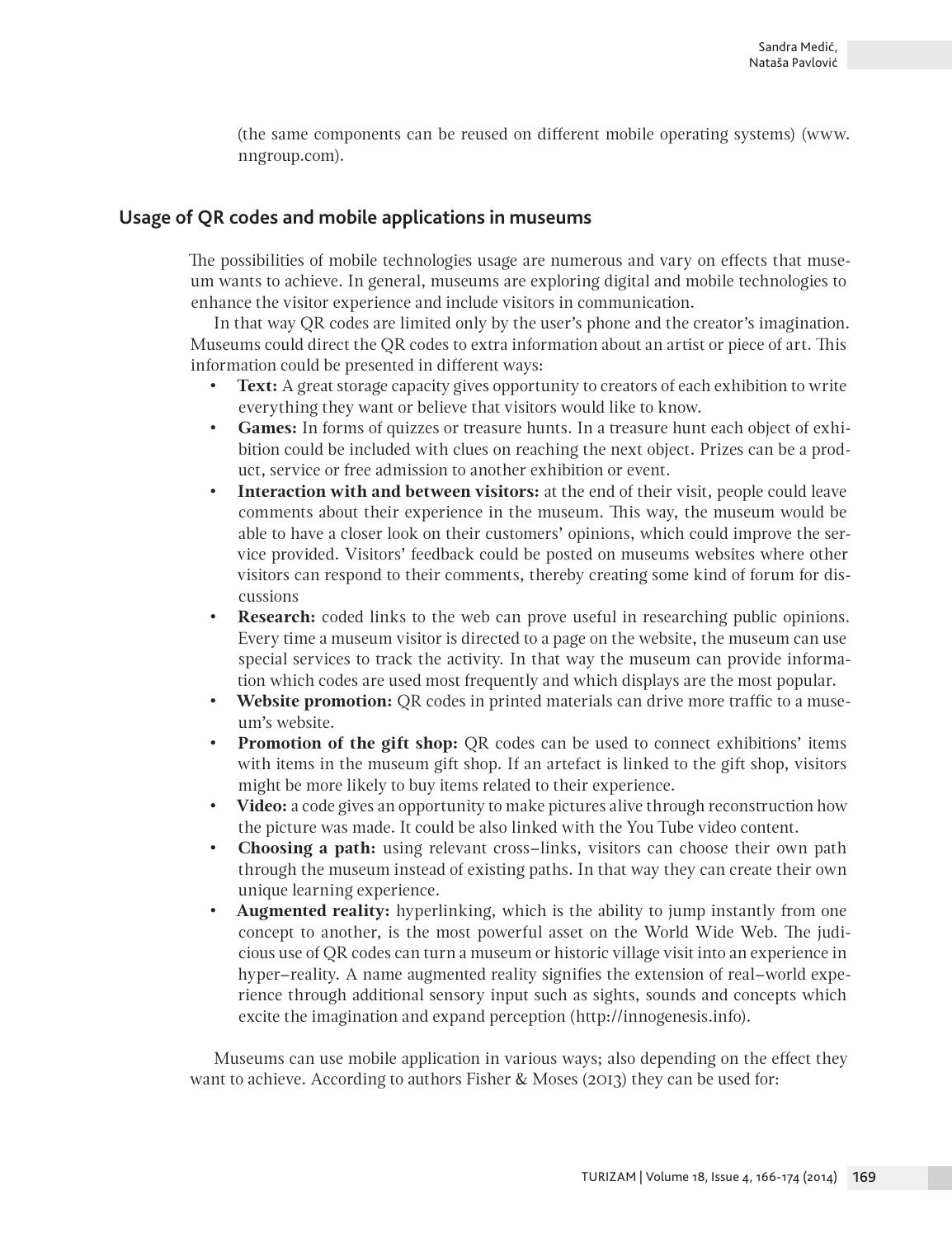- **Location awareness**  the app can determine the location of the visitor and tailor the experience to that location, and lets visitors to create custom tours.
- **Gaming** app games are either single player or multiplayer, neither of which is designed to be social in real space. But the gaming model could be highly effective, because produces behaviors that are otherwise rare in conventional museum–going experience (collaboration and competition).
- **Crowdsourcing** allows visitors or users the chance to contribute their own content to a museum exhibit (for example visitors can use their devices to record their own interpretations of objects within the exhibits).
- **Polling** could be used to bring out users' responses to a variety of statements and questions. Polls could be designed to start conversation among visitors and encourage them to think critically about exhibit content. Providing latest poll results motivates visitors to vote and it places visitors within the larger social context of their community.
- **Personalization and preferences** apps include features that allow the user to personalize their mobile museum experience in various ways. Gives user the ability to tick favorites, to customize their own tour of the exhibits, and to share their lists on Twitter and Facebook.
- **Affinity mapping** affinity mapping utilizes a user's preferences or choices to identify affinities to virtually anything, including people, places and objects (such as "you might also like", related products and social matches). The comparison of like and dislikes could spur visitors to be more aware of their fellow visitors and how they fit into museum community.

Certainly there are some advantages and limitations of usage of these technologies in museums; they are listed in the table below.

|                    | Advantages                                                                                                                                                                                                                                                                                                                                                                                                                                                                                                                                                                                                                                                                                                                                                                                                                                                                                                                                                                                                                                                                             | Limitations                                                                                                                                                                                                                                                                                                                                                                                                                                                                                                                                                                                                                                                                                                                                                                                                                                                                                                                                                                                                                                                                                                                   |
|--------------------|----------------------------------------------------------------------------------------------------------------------------------------------------------------------------------------------------------------------------------------------------------------------------------------------------------------------------------------------------------------------------------------------------------------------------------------------------------------------------------------------------------------------------------------------------------------------------------------------------------------------------------------------------------------------------------------------------------------------------------------------------------------------------------------------------------------------------------------------------------------------------------------------------------------------------------------------------------------------------------------------------------------------------------------------------------------------------------------|-------------------------------------------------------------------------------------------------------------------------------------------------------------------------------------------------------------------------------------------------------------------------------------------------------------------------------------------------------------------------------------------------------------------------------------------------------------------------------------------------------------------------------------------------------------------------------------------------------------------------------------------------------------------------------------------------------------------------------------------------------------------------------------------------------------------------------------------------------------------------------------------------------------------------------------------------------------------------------------------------------------------------------------------------------------------------------------------------------------------------------|
| <b>OR</b><br>codes | Versatility: QR codes can be used for anything and<br>everything and could be beneficial for customers and<br>businesses.<br>Interaction: QR codes could be used to get feedback from<br>visitors or to connect them with each other through forum<br>or social media.<br>User-friendly: provides an easy process for directing users<br>to the website, phone number, directions, promotions or<br>other information.<br>Environmentally-friendly: QR Codes can make more<br>efficient use of printed materials and reduce waste.<br>Free: QR Codes cost nothing to produce.<br>Monitoring: actions triggered via QR Codes can be<br>tracked and reported so that company can monitor usage<br>of it.<br>Competitiveness: because QR Codes are still relatively<br>new, those who are among the first to employ them in<br>their outreach campaigns will set themselves apart as the<br>leaders in strategic marketing.<br>Survey: sometimes is very hard to get customers to com-<br>plete surveys. QR codes give customers the opportunity<br>to participate at any time they want. | Lack of familiarity: there is still a large demographic in<br>society that still don't know what QR codes represent and<br>how they are used. Therefore, it is advisable to set some<br>panels or leaflets with short how-to-guides.<br>Aesthetic: people find them ugly.<br>Resistance: QR codes are favorite mainly to the young<br>people who are a great user of the internet and new tech-<br>nologies. There could be a certain resistance towards QR<br>codes and such types of promotion.<br>Dependability: the whole concept of a QR code is strictly<br>based on its ability to be scanned by a mobile device. So,<br>the visitor needs a device and good internet connection.<br>Illegible: because QR codes appear on printed material,<br>there is always an issue that print quality can cause the<br>code to be unreadable. The best way to avoid this is to test<br>them before distribution.<br>Bad optimization of internet sites or bad navigation: for<br>the customer, the mobile experience with the QR code<br>could be disappointing, when codes lead to non-mobile<br>optimized sites or dead links. |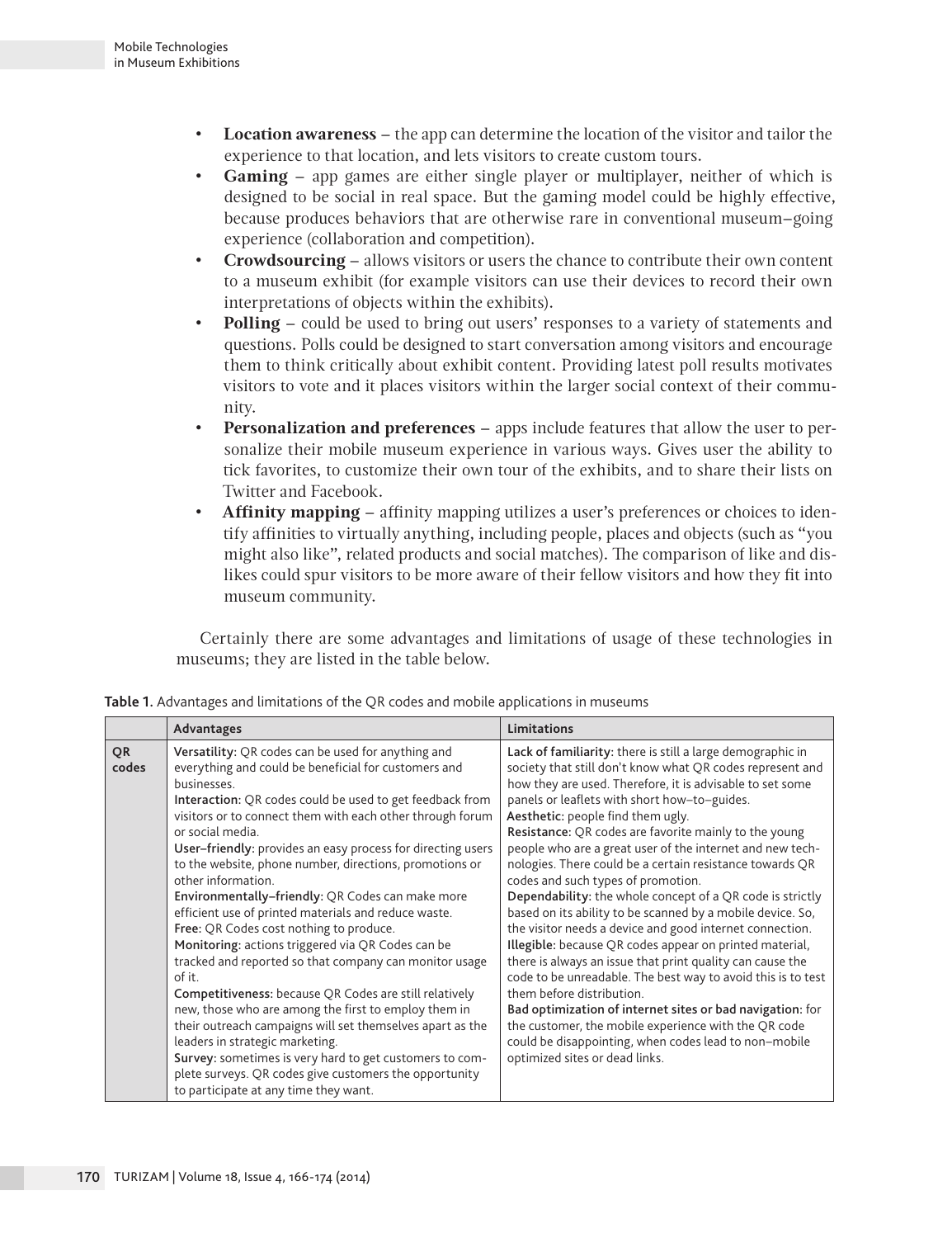|                | Advantages                                                                                                                                                                                                                                                                                                                                                                                                                                                                                                                                                                                                                                                                                                                                                                                                                                                                                                                                                                                                                                                                                                                                                                                                                                                                                                                    | Limitations                                                                                                                                                                                                                                                                                                                                                                                                                                                                                                                                                                                                                                                                                                                                                                                                                                                                                                                                                                                                                                                                                                         |
|----------------|-------------------------------------------------------------------------------------------------------------------------------------------------------------------------------------------------------------------------------------------------------------------------------------------------------------------------------------------------------------------------------------------------------------------------------------------------------------------------------------------------------------------------------------------------------------------------------------------------------------------------------------------------------------------------------------------------------------------------------------------------------------------------------------------------------------------------------------------------------------------------------------------------------------------------------------------------------------------------------------------------------------------------------------------------------------------------------------------------------------------------------------------------------------------------------------------------------------------------------------------------------------------------------------------------------------------------------|---------------------------------------------------------------------------------------------------------------------------------------------------------------------------------------------------------------------------------------------------------------------------------------------------------------------------------------------------------------------------------------------------------------------------------------------------------------------------------------------------------------------------------------------------------------------------------------------------------------------------------------------------------------------------------------------------------------------------------------------------------------------------------------------------------------------------------------------------------------------------------------------------------------------------------------------------------------------------------------------------------------------------------------------------------------------------------------------------------------------|
| Mobile<br>Apps | Versatility: mobile app can be used for anything and<br>everything (games, business productivity applications,<br>media applications, time management, etc.). It could be<br>beneficial for customers and businesses.<br>Interaction: mobile app could be used to get feedback<br>from visitors or to connect them with each other through<br>social media.<br>Individuality & personalization: visitors can create their<br>own highlights, with the ability to search, group, and filter<br>every object.<br>Analytics: it is possible to add tracking to discover the<br>actions of the user.<br>Comparison: the mobile platform can give the visitor the<br>ability to compare and contrast objects and in that way<br>provide a valuable content.<br>User-generated content: collected content, in the form<br>of comments, thoughts or responses could give the muse-<br>um valuable research tool. Also when a visitor is viewing<br>an object, the device has possibility to suggest additional<br>(related) objects.<br>Voting: when a visitor choose a specific tour or object, it is<br>possible to publish that to the mobile platform for use by<br>other visitors. Lists of these could be voted upon by users,<br>giving them the ability to select from "most travelled" or<br>"most highly rated" tours etc. | Dependability: the whole concept is strictly based on<br>mobile device. Apps are limited to phone platforms, and<br>some of them depend on internet connectivity.<br>Availability: requires customers to download it before<br>they can experience it. They are not instantly available<br>Costs (developing, maintaining, and marketing): require<br>the long term investment, updates to an app every few<br>months. But it can generate revenue if one establishes a<br>price for a user to download app.<br>Short lifecycle: the lifecycle of most mobile apps is very<br>short before an entirely new app must be created.<br>Anti-social & virtual: no matter how socially engaged<br>someone who is tweeting about their museum experience<br>might be, for that moment in time, they are just another<br>museum-goers looking at their mobile device, distracted<br>from the world around them.<br>Bad optimization of internet sites or bad navigation: for<br>the customer, the mobile experience could be disappoint-<br>ing, because it could lead to non-mobile optimized sites or<br>even dead links. |

Museums have to understand audience needs before starting to use digital technologies. It is important to know what the effects of using certain types of technologies are and what reactions of museum visitors they can cause. For both above mentioned mobile technologies, the common advice is to keep it simple. Too much text, actions needed or too many possibilities could confuse the user and discourage him/her to continue to use it.

It is important to give visitors the opportunity to engage with other visitors, the museum community or employees (the opportunity to give comments on different topics, connecting with other visitors through insight of others' thoughts or beliefs, or give curators the opportunity to directly speak to visitors and answer their questions). In that way museums will bring more engagement to visitors on one hand and on the other it will have some insights on their thoughts and perceptions, which could be an important research tool.

The one of the most significant things in mobile technologies usage is the **content**. Firstly, it is important to give the visitors details that aren't visible in the museum setting. The best way to do that is to answer these questions (Goldberg, 2013): How would it have been originally experienced or used? How heavy the object is? What does it feel like? What are the users memories associated with imagery in a work, historical objects, or displays (for example via links to social media). Also the virtual reality could be used to bring an object's original location or setting into the present time.

#### **Discussion and Conclusion**

Digital technologies have affected every aspect of our lives, also every industry, company and organization including museums and galleries. Museums now have the ability to engage the visitor in new ways and have the opportunity to create a memorable, unique experience. Digital technologies can deliver large volumes and personalized information to target dif-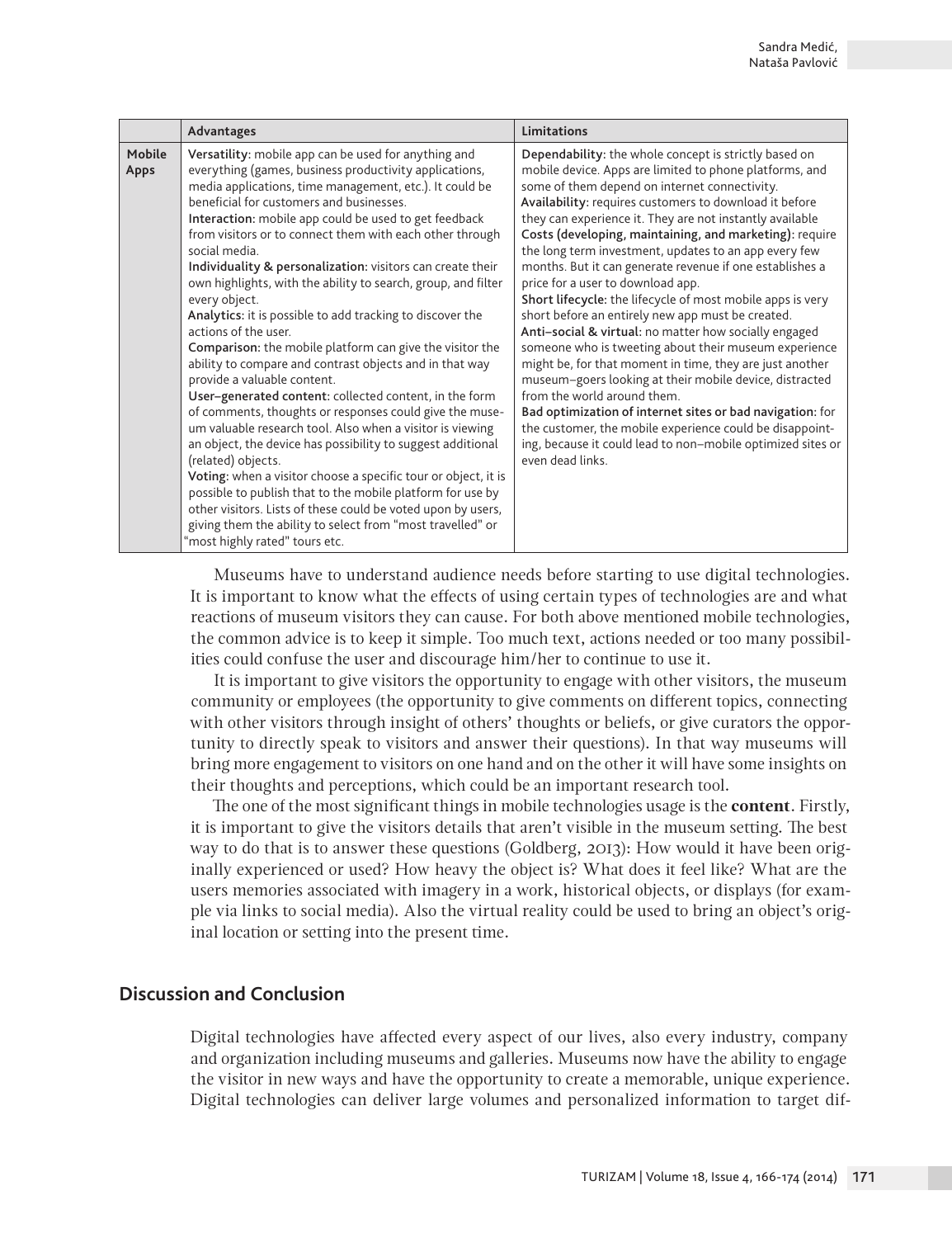ferent learning styles and requirements, and this is what makes the technology so versatile and may lead to exciting new possibilities for museums in the future (Tallon, Walker, 2008). Using the new technologies could lead to interpretation of a cultural content in a new manner and change the way of presenting the cultural heritage. That should impact interests for cultural events and contents in the cultural institutions (museums, galleries). In the countries such as Serbia, where cultural habits are on a very low level, new technologies can help in arousing the participation in culture, especially among the young population. They use the internet as a main source of information, fun and education. According to the latest research about the cultural life of students even 85.8% of high school students (Mrđa, 2011a) and almost as many university students, 83.5%, in Serbia rarely or never pay a visit to museums. Some of the causes of such results are: the low standard of living, lack of free time, weak interest and the unsuitable offer (Mrđa, 2011b). Also we could mention that 86,4% of high school students (Mrđa, 2011a) and 76,5% of university students (Mrđa, 2011b) have profile on some of the social networks. It should be mentioned that interest in the additional audio–visual and interactive content increases and culminates at age from 19 to 26 (Gavrilović, 2011).

Interactive exhibitions remain a largely untapped laboratory for systematic research to investigate how people learn in an informal environment (Stevenson, 1991). What is clear, though, from the few studies that have been conducted, is that visitors enjoy using interactive exhibits and that electronic media and digital technologies have been secured a home in the twenty–first century museum (Hilke, 1988). Nowadays QR codes become obvious in all kinds of printed materials, on products and in public places. It is essential to raise public awareness about the possibilities of QR codes, in order for them to become one of the elements of the brand making in the future. These codes give museums the opportunity to engage the public in new ways and give various experiences. In that manner, the present stereotypes, for example, the static of museum exhibitions and cultural heritage, its monotony, non–creativity and a traditional way of presenting, collapse with usage of digital, multimedia technologies which can be used primarily in creating a new experience and reliving of the cultural heritage (Rikalo, Mikić, 2012). On the other hand, mobile applications are very popular at the moment. According to Portio research 1.2 billion people worldwide were using mobile apps at the end of 2012. This is forecast to grow at a 29.8 percent each year, to reach 4.4 billion users by the end of 2017; around 20% of users are from Europe (http://mobithinking.com). But we have mentioned that they are expensive to be maintained and be up–to–date and finally be constantly interesting for visitors. Costs can be overcome with different sponsors and donors (with their logos on interactive kiosks and published guides, etc.).

In the future, museums will need audience research and more understanding how to improve device adoption rates among their visitors.

The best way for any museum to decide whether to try mobile technologies or not is to ask the following questions. How popular is this technology now and how is going to be? Who are the people who use them? What age are they? Why should or should not use this technology to bring different experience into the museum?

There are some debates about using these technologies in museums, but overall they can be used in different ways and have different impacts. Owing to that they have to be observed as only one way of presentation, and definitely not as the only one. They certainly are an excellent way to enhance the visitor's experience. They can bring life to exhibits, allow communication between visitors and educate at all levels.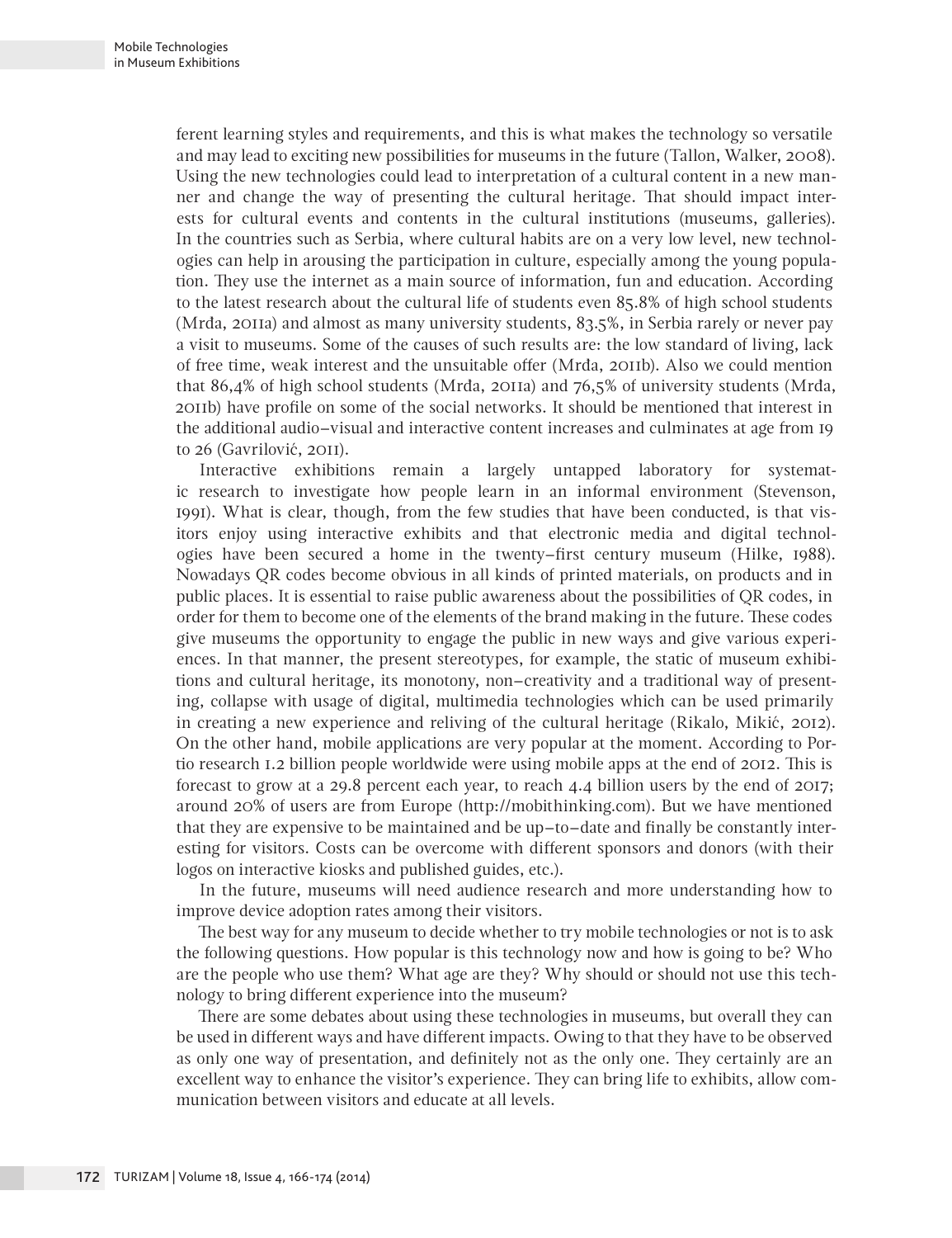### **References**

- Fisher, M., Moses, J. (2013). Rousing the Mobile Herd: Apps that Encourage Real Space Engagement. Museums and the Web 2013, The annual conference of Museums and the Web, Portland, OR, USA.
- Gavrilović, E. (2011). Museum public in Serbia. Center for study in Cultural Development. Belgrade, 70–77.
- Goldberg, S. (2013). Content for all kinds: Creating content that works for on– and off– site visitors. Available at: http://mobileappsformuseums.wordpress.com
- Hilke, D.D. (1988). The Impact of Interactive Computer Software on Visitor's Experiences: A Case Study, ILVS Review, 1(1), 34–49.
- Knudson, D., Cable, T. & Beck, L. (2003). Interpretation of Cultural and Natural Resources. State College, PA: Venture Publishing Inc, 211.
- Lazarević A. et al. (2010). Cultural policies in cities of Serbia. Center for study in Cultural Development. Belgrade.
- Mrđa, S. (2011a). Cultural Life and Needs of High School Students in Serbia. Center for study in Cultural Development. Belgrade.
- Mrđa, S. (2011b). Cultural Life and Needs of Students in Serbia. Center for study in Cultural Development. Belgrade.
- Rikalo M., Mikić, H. (2012). QR Codes in Creative Economy: Case Study on Vinca Archaeological Site. *Applied Internet and Information Technologies*, 294–298.
- Smith, K. (2009). The Future of Mobile Interpretation. Museums and the Web 2009. The annual conference of Museums and the Web. Toronto. Canada.
- Stevenson, J. (1991). The Long–term Impact of Interactive Exhibits, *International Journal of Science Education*, 13(5), 521–531.
- Tallon L., Walker K. (2008). Digital Technologies and the Museum Experience: Handheld Guides and Other Media. Alta Mira.
- Tallon, L. (2013). Mobile Strategy in 2013: an analysis of the annual Museums & Mobile survey. Available at: www.museums–mobile.org/survey
- Vrtiprah V. (2006). Cultural Resources as a Tourist Supply Factor in the 21st Century. *Ekonomska misao i praksa* 15(2), 279–296.
- World Tourism Organization (2001). Tourism 2020 Vision: Volume 7: Global Forecasts and Profiles of Market Segments. World Tourism Organization (UNWTO).
- Dave Barr2 (2012,07,06). QR Codes in The Museum Context: Part 1 [The text of this post first appeared in article, "Museums Bring QR Codes Into Play", published in MUSE, vol. XXX, 4, 34–37, July 2012.] Retrieved from http://innogenesis.info/2012/07/qr–codes– in–the–museum–context–part–1

 $\sim$ 

http://enoxmedia.com/Blog/Mobile–Website–Vs.–Mobile–App–Advantages–And–Disadvantages–Of–Each

http://mobileappsformuseums.wordpress.com

http://mobithinking.com/mobile–marketing–tools/latest–mobile–stats/e#appusers

http://qrcode.meetheed.com/technical.html

http://smithsonian–webstrategy.wikispaces.com/Mobile

http://uqr.me/2013/02/qr–codes–in–museums/